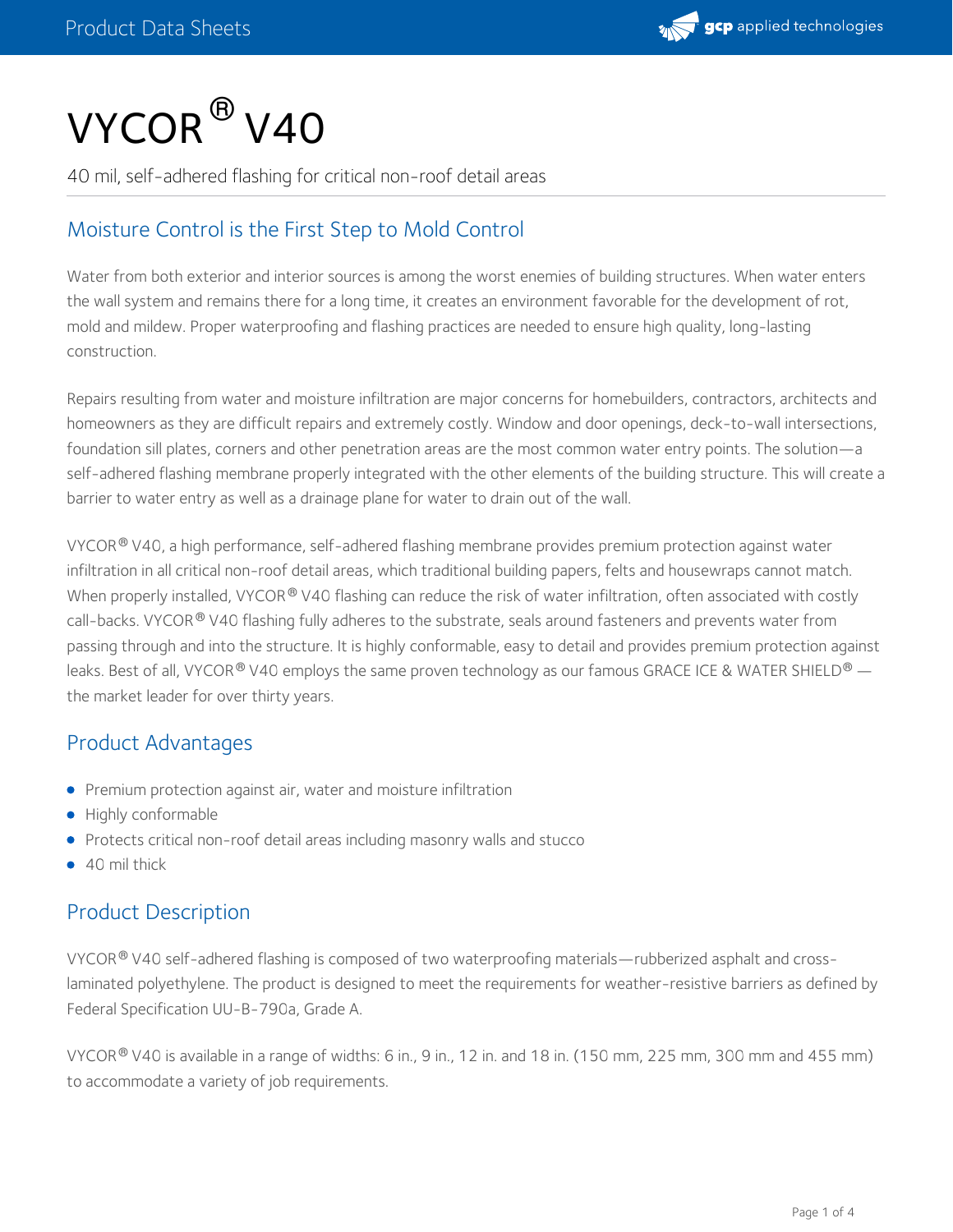

## Usage

VYCOR $^\circ$  V40 provides protection from air, water and moisture infiltration in critical non-roof detail areas, including but not limited to:

- Window and door openings (headers, sills, jambs, thresholds, nailing flanges)
- Deck-to-wall intersections
- **Corner boards**
- Wall-to-wall tie-ins
- Foundation sill plates
- Sheathing panel seams
- **·** Under stucco finishes
- **Masonry walls**
- Other non-roof detail areas

## Installation Procedure

#### Surface Preparation

Install VYCOR® V40 directly on a clean and dry surface. Some suitable surfaces include plywood, wood composition, wood plank, metal, concrete or gypsum sheathing. Remove dust, dirt and loose nails. Protrusions must be removed. Surfaces shall have no voids, damaged or unsupported areas. Repair surfaces before installing the membrane.

Priming is generally not required for most substrates provided they are clean and dry. However, on concrete, masonry and DENSGLASS GOLD  $^\circledR$ , apply PERM-A-BARRIER  $^\circledR$  WB Primer. If adhesion is found to be marginal, also prime wood composition and gypsum sheathing with PERM-A-BARRIER® WB Primer. The coverage rate for PERM-A-BARRIER®  $\,$ WB Primer is 250–350 ft<sup>2</sup>/gal (6–8 m<sup>2</sup>/L).

#### Membrane Installation

Apply VYCOR  $^\circ$  V40 in fair weather when the air, surface and membrane are at temperatures of 25°F (-4°C) or higher. After precipitation, allow a minimum of 24 hours for drying before installing the flashing.

Cut the membrane to appropriate length. Peel back the release liner, align the membrane, press into place and firmly roll. Laps must be a minimum of 3 in. (75 mm). Mechanically fasten the membrane at vertical terminations. Consistent with good construction practices, install VYCOR® V40 such that all laps shed water. The top membrane layer should go over the bottom layer. Always work from the low point to the high point.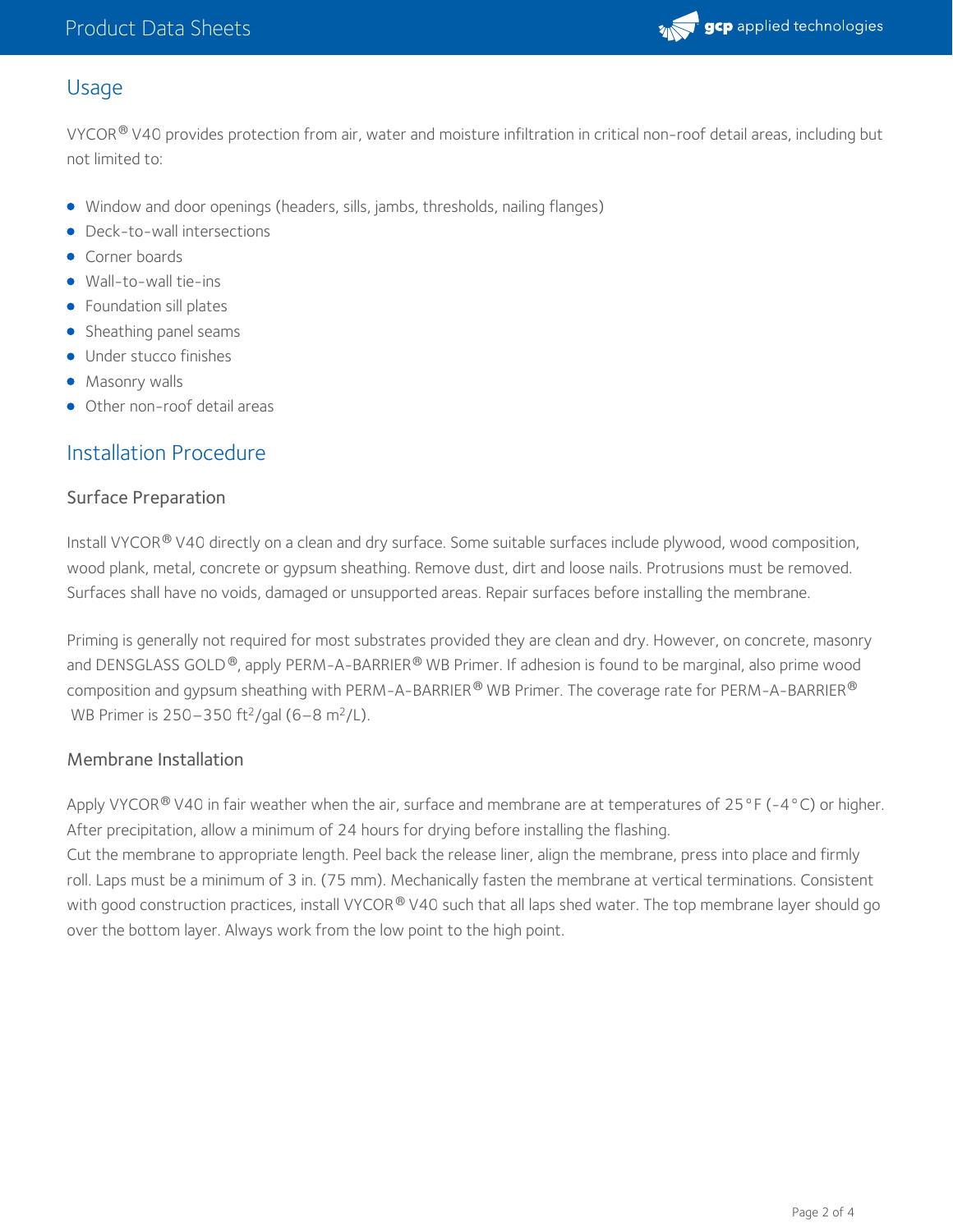

#### Precautions and Limitations

VYCOR $^\circledR$  V40 is designed for non-roof detail areas. This product is slippery—DO NOT walk on the membrane.  $^+$ Do not leave VYCOR  $^{\circledR}$  V40 permanently exposed to sunlight. Maximum recommended exposure is 30 days. VYCOR $^\circledR$  V40 should not be used in hot desert areas in the southwestern United States.

Due to its slight asphaltic odor, apply VYCOR® V40 where it is not exposed to interior living space. The product is incompatible with creosote, joint sealants containing polysulfide polymer, products manufactured from EPDM, flexible PVC, as well as certain caulks. Refer to Tapes Technical Letter 1, Chemical Compatibility, for further details. Contact window manufacturer for specific application instructions required when using a self-adhering, bituminous-based flashing. Certain metal window applications with integral nailing fin may have specific limitations. For more information, contact your local GCP technical sales representative.

For more information, check with your local GCP Applied Technologies technical sales representative.

## Approvals

Complies with the requirements of AAMA 711 for self adhered flashing materials.

## Product Data

| <b>PROPERTY</b>            | $^{\circ}$<br>VYCOR V40 |
|----------------------------|-------------------------|
| Product thickness          | 40 mil (1.02 mm)        |
| Carrier frilm              | Cross-laminated HDPE    |
| Adhesive                   | Rubberized asphalt      |
| Release liner              | Paper                   |
| Color                      | Black-grey              |
| Recommended exposure limit | 30 Days                 |

#### Shrink Wrapped Rolls

| Roll width(s)     | 6 in. (150 mm) | 9 in. (225 mm) | 12 in. (300 mm) |                 |
|-------------------|----------------|----------------|-----------------|-----------------|
| Roll length(s)    | 50 ft (15.2 m) | 50 ft (15.2 m) | 50 ft (15.2 m)  |                 |
| Rolls per carton  | 12             | 6              | 6               |                 |
| <b>Bulk Rolls</b> |                |                |                 |                 |
| Roll width(s)     | 6 in. (150 mm) | 9 in. (225 mm) | 12 in. (300 mm) | 18 in. (455 mm) |
| Roll length(s)    | 75 ft (22.9 m) | 75 ft (22.9 m) | 75 ft (22.9 m)  | 75 ft (22.9 m)  |
| Rolls per carton  | 6              | $\overline{4}$ | 3               | $\overline{2}$  |